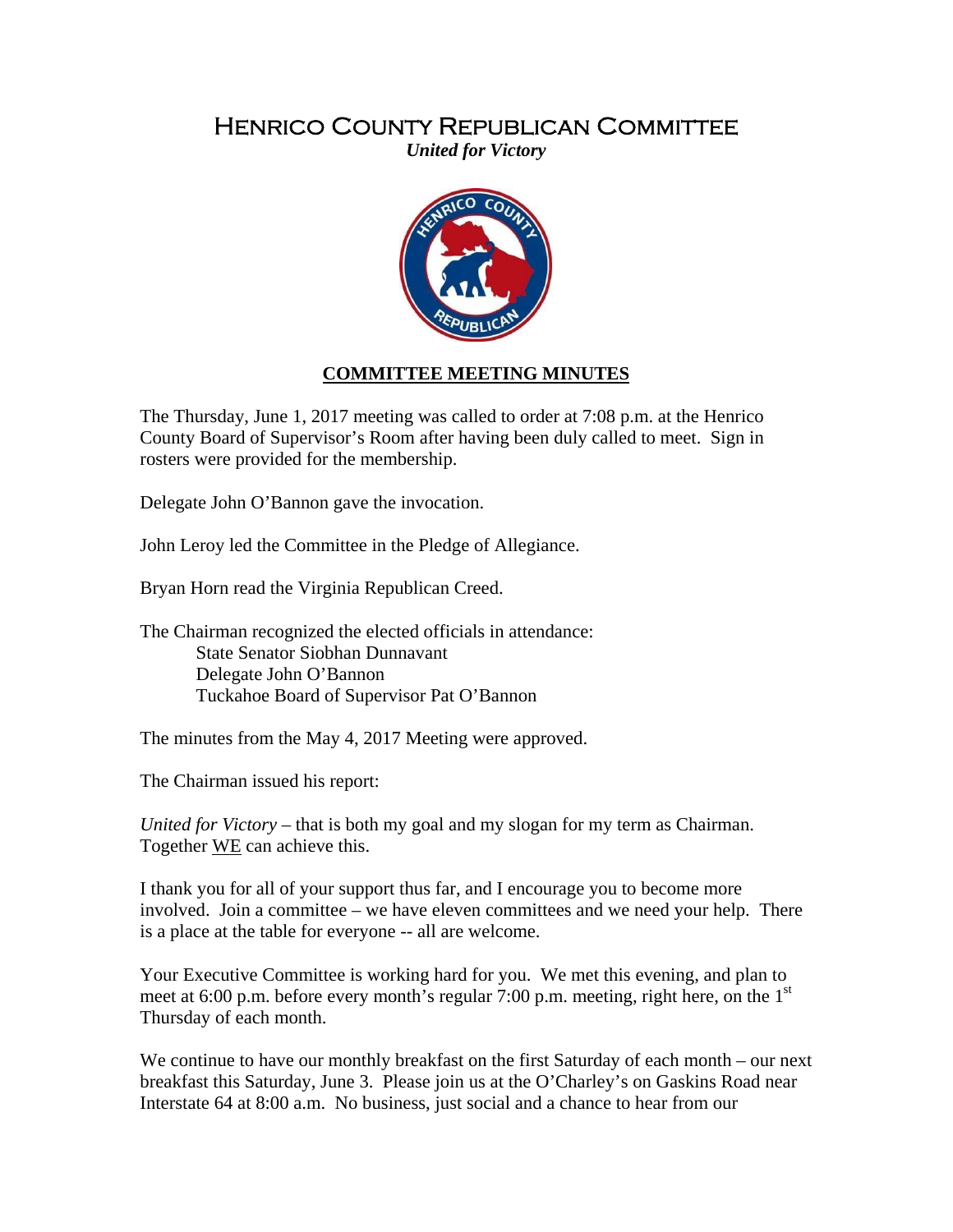interesting speakers. This Saturday's speaker is Senator Bryce Reeves, candidate for Lt. Governor.

We continue to have our monthly Tusk & Trunk Socials on the  $3<sup>rd</sup>$  Monday of each month. In most months we do one combined social at Mekong Restaurant. During election season (August through November), we have expanded these socials from one across the county to four across the county! Please come and be social – it is for all members! This month's social will be at Mekong on Monday, June 19 from 6:00 p.m. – 8:00 p.m.

We are continuously updating our website, our Facebook page and our other forms of communications, and, we are developing a media plan and a marketing plan to explore ways to increase our visibility.

Many of our members are absent to night as they are attending the forum with Congressmen Dave Brat and Donald McEachin.

The Chairman then offered to field questions, but hearing none, the chairman moved forward to other reports.

The Audit Committee had no report as the last Audit was completed in June, 2016. We will do our next in June of 2017.

In the absence of Secretary Richard Roberts, the Chairman issued the Communications Committee Report. We are continuously updating our website, our Facebook page and our other forms of communications. We are developing a media plan to determine ways to increase our visibility. Richard wanted to thank those who participated in the Memorial Day Parade: Rick McDonald, Dana Smith, Mark Hile, Anita Hile, Ben Dessart, Mallory McCune, Barbara Williams, Bryan Horn and himself. We are also encouraging everyone to send all Henrico GOP related event pictures to Richard @ Communications@HenricoGOP.com – we always need more with a brief description. Advertising is on track and on budget. We are doing targeted ads for our events now and will be aggressively assisting with Social Media for our official candidates on June 14<sup>th.</sup> We continue to work with RPV on coordinated messaging on several fronts. This will increase in coming months.

In the absence of Community Engagement Chair Rick McDonald, the Chairman issued the Community Engagement report.

In the absence of Community Service Chair Lloyd Dunnavant, the Chairman issued the Community Service report.

In the absence of Ernesto Sampson, Vice Chair (Finance), the Chairman issued the Finance Committee report, and Frances Boswell issued the Treasurer's report.